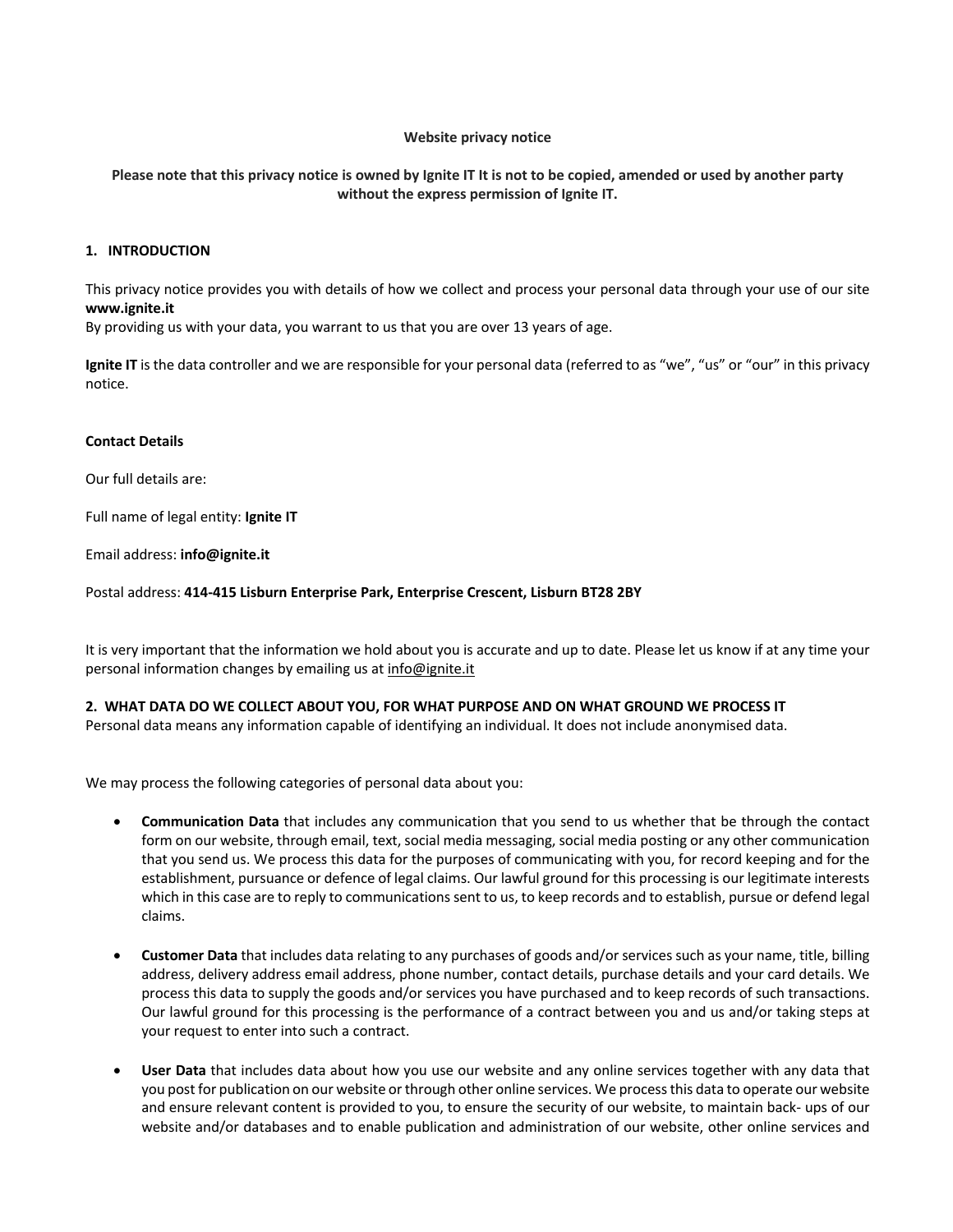business. Our lawful ground for this processing is our legitimate interests which in this case are to enable us to properly administer our website and our business.

- **Technical Data** that includes data about your use of our website and online services such as your IP address, your login data, details about your browser, length of visit to pages on our website, page views and navigation paths, details about the number of times you use our website, time zone settings and other technology on the devices you use to access our website. The source of this data is from our analytics tracking system. We process this data to analyse your use of our website and other online services, to administer and protect our business and website, to deliver relevant website content and advertisements to you and to understand the effectiveness of our advertising. Our lawful ground for this processing is our legitimate interests which in this case are to enable us to properly administer our website and our business and to grow our business and to decide our marketing strategy.
- **Marketing Data** that includes data about your preferences in receiving marketing from us and our third parties and your communication preferences. We process this data to enable you to partake in our promotions such as competitions, prize draws and free give-aways, to deliver relevant website content and advertisements to you and measure or understand the effectiveness of this advertising. Our lawful ground for this processing is our legitimate interests which in this case are to study how customers use our products/services, to develop them, to grow our business and to decide our marketing strategy.
- We may use Customer Data, User Data, Technical Data and Marketing Data to deliver relevant website content and advertisements to you (including Facebook adverts or other display advertisements) and to measure or understand the effectiveness of the advertising we serve you. Our lawful ground for this processing is legitimate interests which is to grow our business. We may also use such data to send other marketing communications to you. Our lawful ground for this processing is either consent or legitimate interests.
- Personal data that includes data about individuals We process this data as part of the administrative process required under legislation.

### **Sensitive Data**

We do not collect any Sensitive Data about you. Sensitive data refers to data that includes details about your race or ethnicity, religious or philosophical beliefs, sex life, sexual orientation, political opinions, trade union membership, information about your health and genetic and biometric data. We do not collect any information about criminal convictions and offences.

### **Personal Data**

Where we are required to collect personal data by law, or under the terms of the contract between us and you do not provide us with that data when requested, we may not be able to perform the contract (for example, to deliver goods or services to you). If you don't provide us with the requested data, we may have to cancel a product or service but if we do, we will notify you at the time.

We will only use your personal data for a purpose it was collected for or a reasonably compatible purpose if necessary. For more information on this please email us at info@ignite.it In case we need to use your details for an unrelated new purpose we will let you know and explain the legal grounds for processing.

We may process your personal data without your knowledge or consent where this is required or permitted by law.

We do not carry out automated decision making or any type of automated profiling.

# **3. HOW WE COLLECT YOUR PERSONAL DATA**

We may collect data about you by you providing the data directly to us (for example by filling in forms on our site or by sending us emails). We may automatically collect certain data from you as you use our website by using cookies and similar technologies. Please see our cookie policy for more details about this.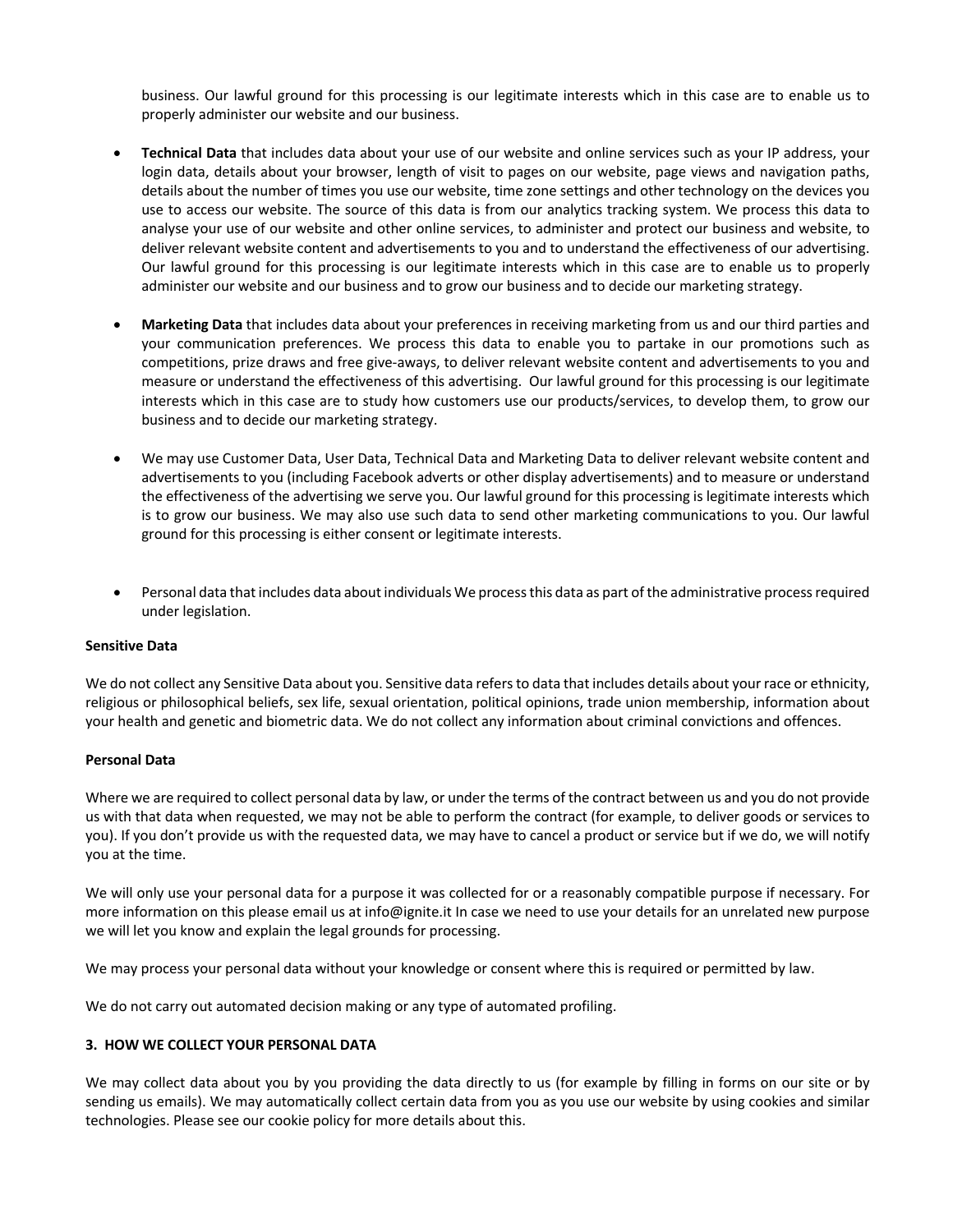We may also receive data from publicly availably sources such as Companies House and the Electoral Register based inside the EU.

An individual's data may also be supplied by third parties directly associated with the service that we provide to that individual.

## 4. **MARKETING COMMUNICATIONS**

Our lawful ground of processing your personal data to send you marketing communications is either your consent or our legitimate interests(namely to grow our business). We will nevershare you data with a third party unless compelled to under legislation.

You can ask us or third parties to stop sending you marketing messages at any time [by emailing us at info@ignite.it

If you opt out of receiving marketing communications this opt-out does not apply to personal data provided as a result of other transactions, such as purchases, warranty registrations etc.

# **5. DISCLOSURES OF YOUR PERSONAL DATA**

We may have to share your personal data with the parties set out below:

- ! Service providers who provide IT and system administration services.
- ! Professional advisers including lawyers, bankers, auditors and insurers
- ! Government bodies that require us to report processing activities.
- ! Agencies to improve cyber security, prevent fraud, money-laundering and illegal usage of data
- ! Third parties to whom we sell, transfer, or merge parts of our business or our assets.

We require all third parties to whom we transfer your data to respect the security of your personal data and to treat it in accordance with the law. We only allow such third parties to process your personal data for specified purposes and in accordance with our instructions.

We are subject to the provisions of the General Data Protection Regulations that protect your personal data. Where we transfer your data to third parties outside of the EEA, we will ensure that certain safeguards are in place to ensure a similar degree of security for your personal data. As such:

- ! We may transfer your personal data to countries that the European Commission have approved as providing an adequate level of protection for personal data by; or
- ! If we use US-based providers that are part of EU-US Privacy Shield, we may transfer data to them, as they have equivalent safeguards in place; or
- ! Where we use certain service providers who are established outside of the EEA, we may use specific contracts or codes of conduct or certification mechanisms approved by the European Commission which give personal data the same protection it has in Europe.

If none of the above safeguards is available, we may request your explicit consent to the specific transfer. You will have the right to withdraw this consent at any time.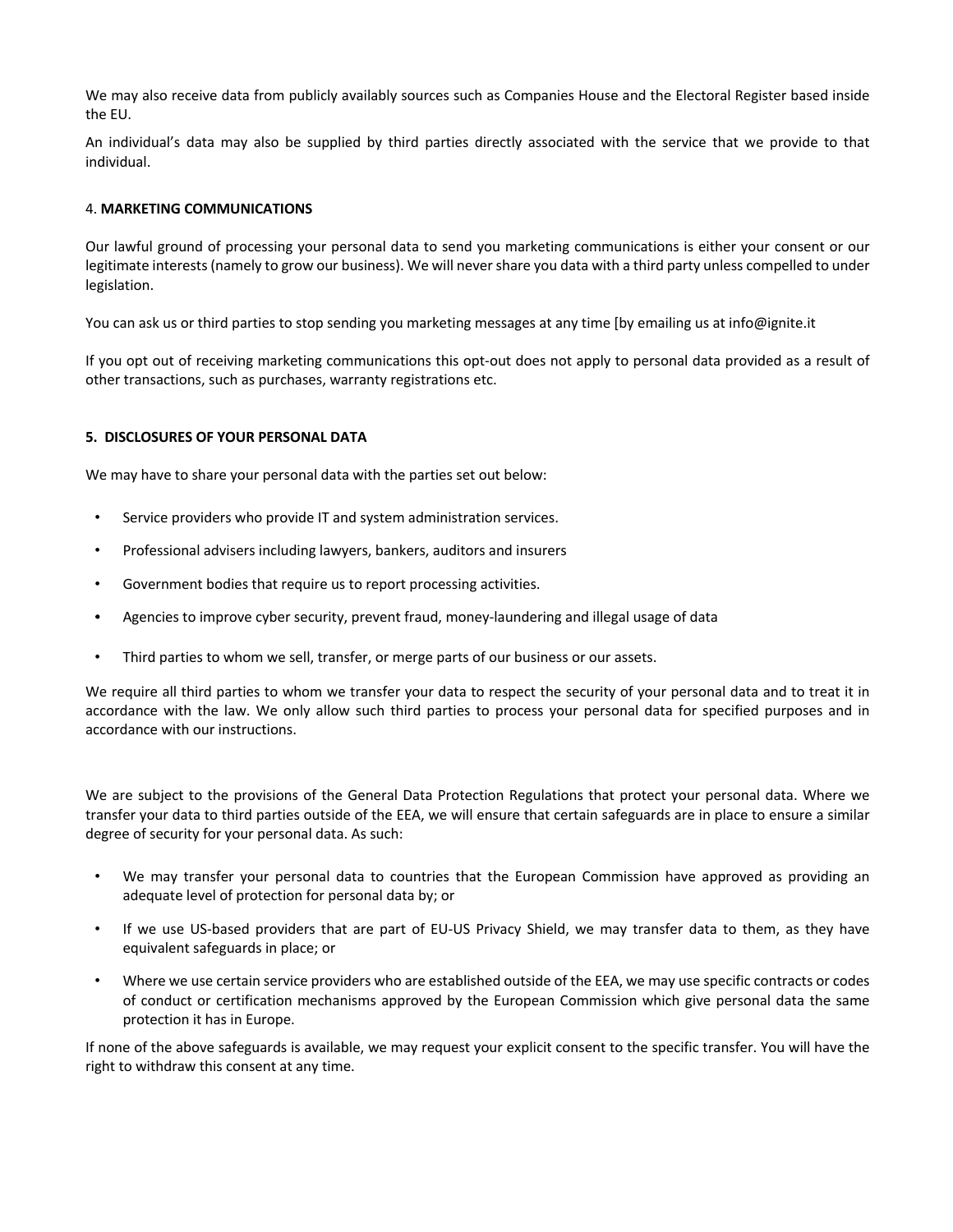# **7. DATA SECURITY**

We have put in place security measures to prevent your personal data from being accidentally lost, used, altered, disclosed, or accessed without authorisation. We also allow access to your personal data only to those employees and partners who have a business need to know such data. They will only process your personal data on our instructions and they must keep it confidential.

We have procedures in place to deal with any suspected personal data breach and will notify you and any applicable regulator of a breach if we are legally required to.

# **8. DATA RETENTION**

We will only retain your personal data for as long as necessary to fulfil the purposes we collected it for, including for the purposes of satisfying any legal, accounting, or reporting requirements.

When deciding what the correct time is to keep the data for we look at its amount, nature and sensitivity, potential risk of harm from unauthorised use or disclosure, the processing purposes, if these can be achieved by other means and legal requirements.

For tax purposes the law requires us to keep basic information about our customers (including Contact, Identity, Financial and Transaction Data) for six years after they stop being customers.

In some circumstances we may anonymise your personal data for research or statistical purposes in which case we may use this information indefinitely without further notice to you.

### **9. YOUR LEGAL RIGHTS**

Under data protection laws you have rights in relation to your personal data that include the right to request access, correction, erasure, restriction, transfer, to object to processing, to portability of data and (where the lawful ground of processing is consent) to withdraw consent.

You can see more about these rights at:

https://ico.org.uk/for-organisations/guide-to-the-general-data-protection-regulation-gdpr/individual-rights/

If you wish to exercise any of the rights set out above, please email us at **info@ignite.it**

You will not have to pay a fee to access your personal data (or to exercise any of the other rights). However, we may charge a reasonable fee if your request is clearly unfounded, repetitive or excessive or refuse to comply with your request in these circumstances.

We may need to request specific information from you to help us confirm your identity and ensure your right to access your personal data (or to exercise any of your other rights). This is a security measure to ensure that personal data is not disclosed to any person who has no right to receive it. We may also contact you to ask you for further information in relation to your request to speed up our response.

We try to respond to all legitimate requests within one month. Occasionally it may take us longer than a month if your request is particularly complex or you have made a number of requests. In this case, we will notify you.

If you are not happy with any aspect of how we collect and use your data, you have the right to complain to the Information Commissioner's Office (ICO), the UK supervisory authority for data protection issues (*www.ico.org.uk*). We should be grateful if you would contact us first if you do have a complaint so that we can try to resolve it for you.